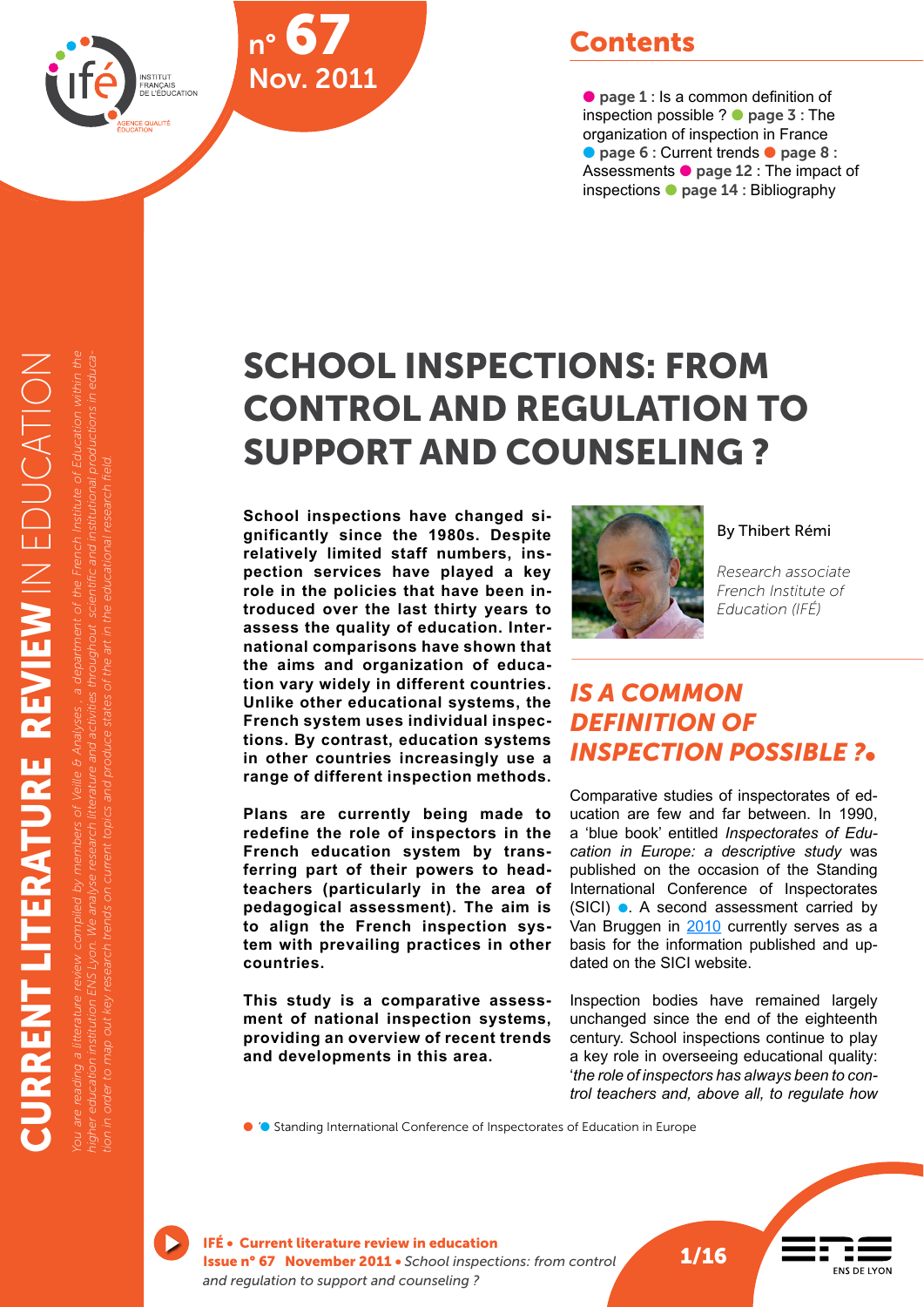The role of inspectors is to ensure that teaching complies with institutional expectations and to provide support to teachers (...) To what extent can inspectors achieve these seemingly incompatible goals? Are teachers able to carry out their own self-assessment, and to make it their own? Are they able to turn a constraint (control and regulation) into a resource (support and accompaniment)?'

Albanel, 2009

they implement the ministry's instructions'. It was not until the 1990s that a major redefinition of the roles of inspection bodies was carried out. However, support and advice for teachers has always been part of the role of inspection (albeit a secondary role). The third role of inspectorates (in addition to oversight and advice) is to act as a link between schools and the authorities (De Grauwe, 2008).

National inspection systems focus either on individual teachers or on schools. According to Standaert (2001), this distinction reflects a strong ideological bias. Some countries (such as the United Kingdom) operate on the assumption that the quality of the education system is primarily dependent on what happens in schools. In these countries, schools are the main focus of inspections. By contrast, other countries (such as France) believe that the quality of the educational system primarily depends on the quality of teachers. In these countries, the emphasis is on individual inspections (Standaert, 2001). However, it is important to note that there were no individual inspections in France before 1830, and it was not until the end of the nineteenth century that these became the norm.

European inspection systems have few common features. The title of this study is designed to emphasize both the sheer diversity of inspection systems and the changing role of school inspections. However, although the history and structure of inspectorates vary widely, there are some common features. Despite the fact that the assessment of the French education system has been widely discussed and debated, the French Ministry of Education has never officially defined the concept of assessment. Pons (2010) noted that there has never been any political demand for a clear and stable assessment system. From a sociological point of view, assessment is mostly shaped by the increasing competition between assessors such as the DEPP (Direction de l'Evaluation, de la Prospective et de la Performance) and the IGEN (Inspection Générale de l'Education Nationale) (Pons, 2010).

A report by Eurydice published in 2004 ('Evaluation of Schools Providing Compulsory Education in Europe') noted that schools are at the heart of assessments and inspections in most countries (23 out of 30) and that inspectors generally avoid passing judgment on teaching or teachers. In other countries, inspections focus on teachers, assessed either by inspectors or by local authorities in charge of educational matters at a local level (Northern countries). Yet even in these countries, there is an increasing tendency to focus on whole school inspections.

In France, teachers are assessed on an individual basis. In secondary education. teachers are also assessed by the headteacher. The two assessments have different objectives: the former is mainly pedagogical, while the latter is primarily administrative. As it is practiced in France. individual inspection has no equivalent anywhere in the world. In other countries, when inspectors assess teachers in the classroom, the aim is to provide an overall assessment of the school. School inspections are a major trend in all countries since the assumption is that schools are at the heart of the challenges of the new decentralized systems. Decentralization is often accompanied by centrally defined standards that schools must comply with.



IFÉ • Current literature review in education **Issue n° 67 November 2011** • School inspections: from control and regulation to support and counseling?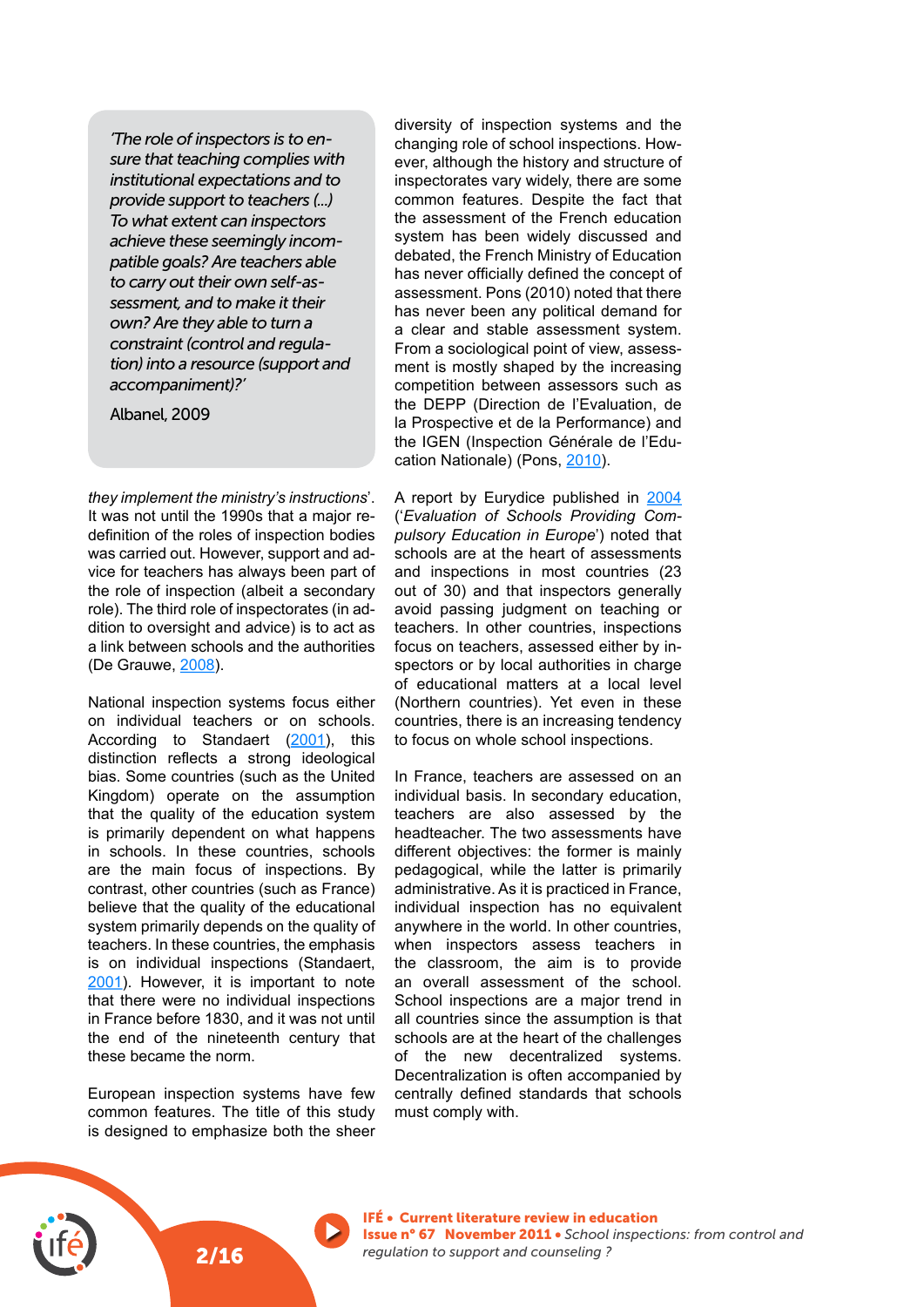#### **STRUCTURE OF THE FIELD**

The structure and organization of European inspection systems varies from one country to another and is shaped by national histories and particular conceptions of education. Most inspectorates are independent of the ministry of education, although they are not always financially or structurally independent. 'Inspectors' are sometimes entirely external to the education system. In such cases, school inspectors respond to calls for tenders, as is the case in England with Ofsted (Office for Standards in Education).

The tasks entrusted to inspectorates are relatively diverse. Van Bruggen (2010) provided a useful overview of the duties and responsibilities of inspection systems. The following roles are performed in all inspection systems (albeit to varying degrees):

- Whole school inspections:
- Thematic inspections;
- Reports on the state of education in the country;
- Complaint management;
- **Task** management (gradually of school disappearing in favor inspections);
- Inspections focusing on exams;
- Advice to schools;
- Advice to the authorities:
- public debates Participation in (limited), publications.

At a European level, inspectorates are part of the SICI, founded in 1995. Today, 29 entities are members of the SICI (note that there can be several entities in countries where the system is highly decentralized, such as in Germany, where the different Länder are highly autonomous). The SICI is designed to act as a forum of discussion and exchange and aims to improve teaching and learning through more effective inspections. France is not a member of the SICL

# **THE ORGANIZATION OF INSPECTION IN FRANCE**

There are two co-existing hierarchies in French education: an administrative hierarchy (headteachers, recteurs) and a pedagogical hierarchy (IGEN, IA-IPR and IEN) • Because of this distinction, the separation between administration and pedagogy is more pronounced than in other countries. This distinction also partly accounts for the 'mistrust' of the teaching body toward administration (Van-Zanten.  $2004$ ) – a mistrust made greater by the redefinition of the powers of headteachers in the pedagogical field (Hassani, 2007).

### **INSPECTION**

In France, the inspection system is divided in two, with a clear distinction between 'territorial inspectors', responsible for assessing teachers in the classroom and evaluating their work with students (IA-IPR in the case of collèges and lycées généraux, IEN in the case of primary education and teachers in lycées professionnels), and 'general inspectors' (IGEN - IGAEN), responsible for carrying out field studies in schools. General inspectors are the superiors of territorial inspectors.

The IGEN was created by Napoleon in 1802 and is under the direct authority of the Ministry of Education. Among its various roles (as defined on the Ministry website; see site du ministère), the IGEN is responsible for 'controlling and assessing education and providing advice and recommendations about the organization and effectiveness of the education system'. Its role is to supervise 'teaching, education policies, services and schools' and to carry out 'thematic assessments and studies in the various areas of education', producing reports submitted to the ministry. The IGEN 'coordinates the activities of pedagogical inspection bodies in collaboration with local education authorities'. The IGEN includes ten subiect-specific groups and two specialty groups ('primary education' and 'schools and school life'). The 1980s were the golden age of the IGEN, with field visits and discussions with key education

 $3/16$ 



l'Éducation nationale IA-IPR : Inspecteur d'académie - inspecteur pédagogique régional IGEN: Inspection générale de l'Éducation nationale IGAENR · Inspection générale de l'administration de l'Éducation nationale et de la

recherche

IEN : Inspecteur de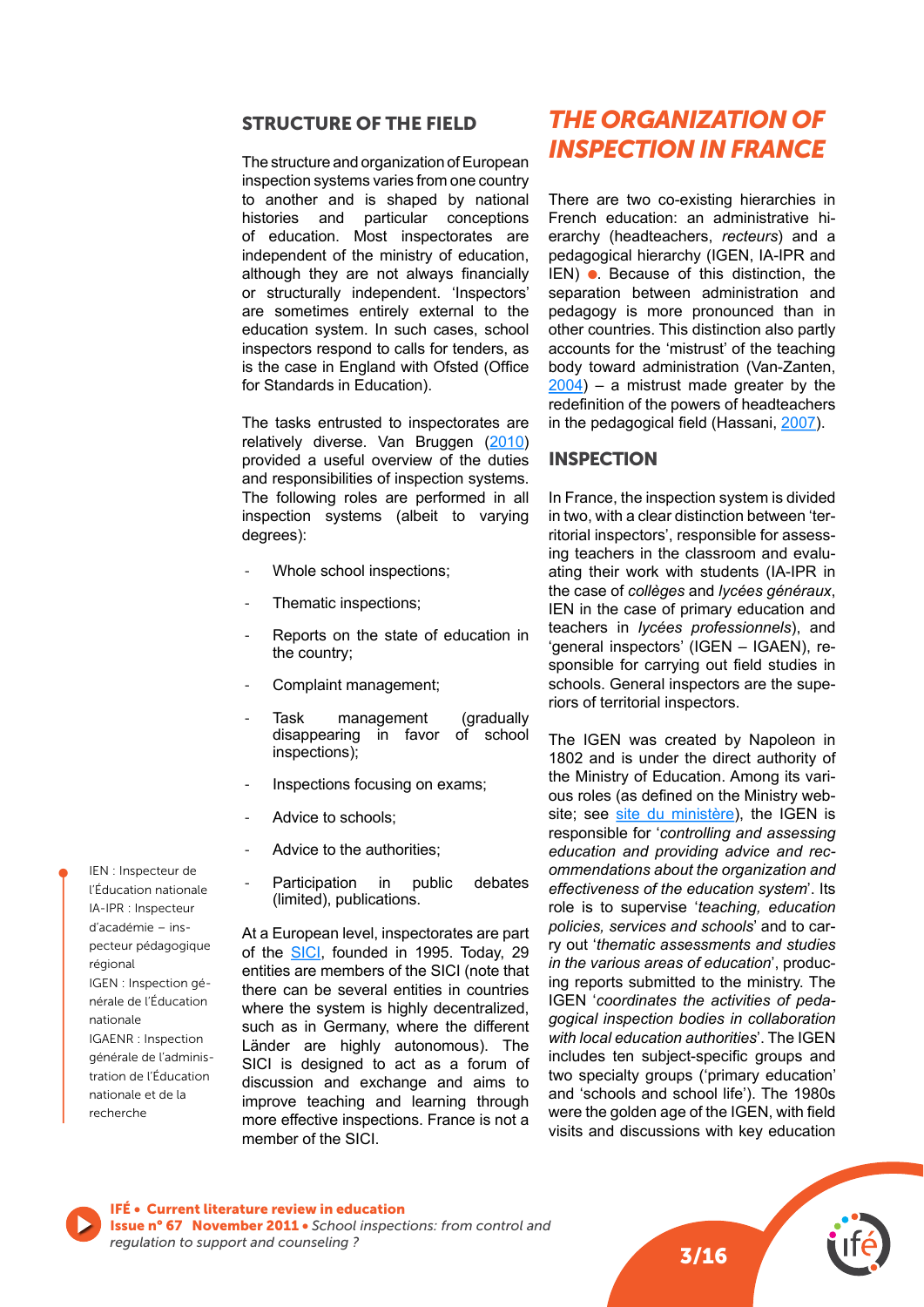partners. The mission of inspection bodies was redefined by the 1989 loi d'orientation (Pair, 2007).

The body of territorial inspectors was created in 1964 in response to the challenges of mass education. The assumption was that general inspectors were no longer able to inspect the ever increasing numbers of teachers. After initially operating under the authority of the IGEN, the IA-IPRs have been under the authority of the Recteur d'Académie since 1990, thus losing some of their independence. The IA-IPRs and the IENs perform essentially the same duties (see mêmes missions). IENs are responsible for primary education (at a local or district level), vocational education and counseling, while the IA-IPRs are responsible for secondary education.

As part of their duties, IA-IPRs 'contribute to managing the education system at a regional level, oversee the implementation of education policy in classes and schools, assess teachers and schools, inspect and advise teaching staff at secondary level, contribute to the management of teaching staff as part of their career development, and design, lead or assess the continuing training system for teaching and education staff, in close collaboration with universities'

Source: http://www.education. gouv.fr/cid1139/inspecteur-dacademie-inspecteur-pedagogique-regional.html

After 1990, the oversight role of inspectorates increasingly gave way to dialoque with teachers and has focused increasingly on support, advice and remediation, although this shift has never been officially recognized.

In France, school inspections are viewed

4/16

as a human resource management tool. an instrument of control and a support system. However, 'neither one of the three official objectives [...] is ever met. The form of the assessment procedure is widely seen as a factor of failure. The length and frequency of inspections, and the fact that the grading system is fixed and monitoring almost nonexistent, mean that control and requiation are futile and the management of personnel marginal and support and accompaniment inadequate' (Albanel, 2009). According to Albanel (2009). the system has remained unchanged simply because it suits everyone involved (teachers and institutions). The assumption is that in order to maintain social peace, nothing must change. The current assessment system protects the institution from its environment. in addition to protecting teachers and their professional status and identity.

Despite reauirina significant efforts and resources, the impact of staff assessments is very limited. According to Pair (2007), 'the aim is essentially to manage promotions using a grading system, in a largely automated system. As a result, [staff assessments] have very little impact on progress, particularly in secondary education, where there is no regulation or consultation in this area' (Pair, 2007). Inspections are often negative experiences for teachers. In 1982, the Education Minister Alain Savary adopted a moratorium on individual inspections in order to experiment with school inspections. However, despite various attempts (and in spite of the emergence of anti-inspection or anti-hierarchy groups), 'micro-assessments' remain the most common form of assessment in France. while 'macro-assessments' (i.e. school or Académie inspections) are less common and vary in different periods and regions.

#### **ASSESSMENT**

Inspectors contribute to the assessment of educational quality. Other more or less independent actors also play a key role. In 2007, the Education Minister Xavier Darcos was entrusted with the responsibility of introducing a system for assessing the



IFÉ • Current literature review in education **Issue n° 67 November 2011** • School inspections: from control and regulation to support and counseling?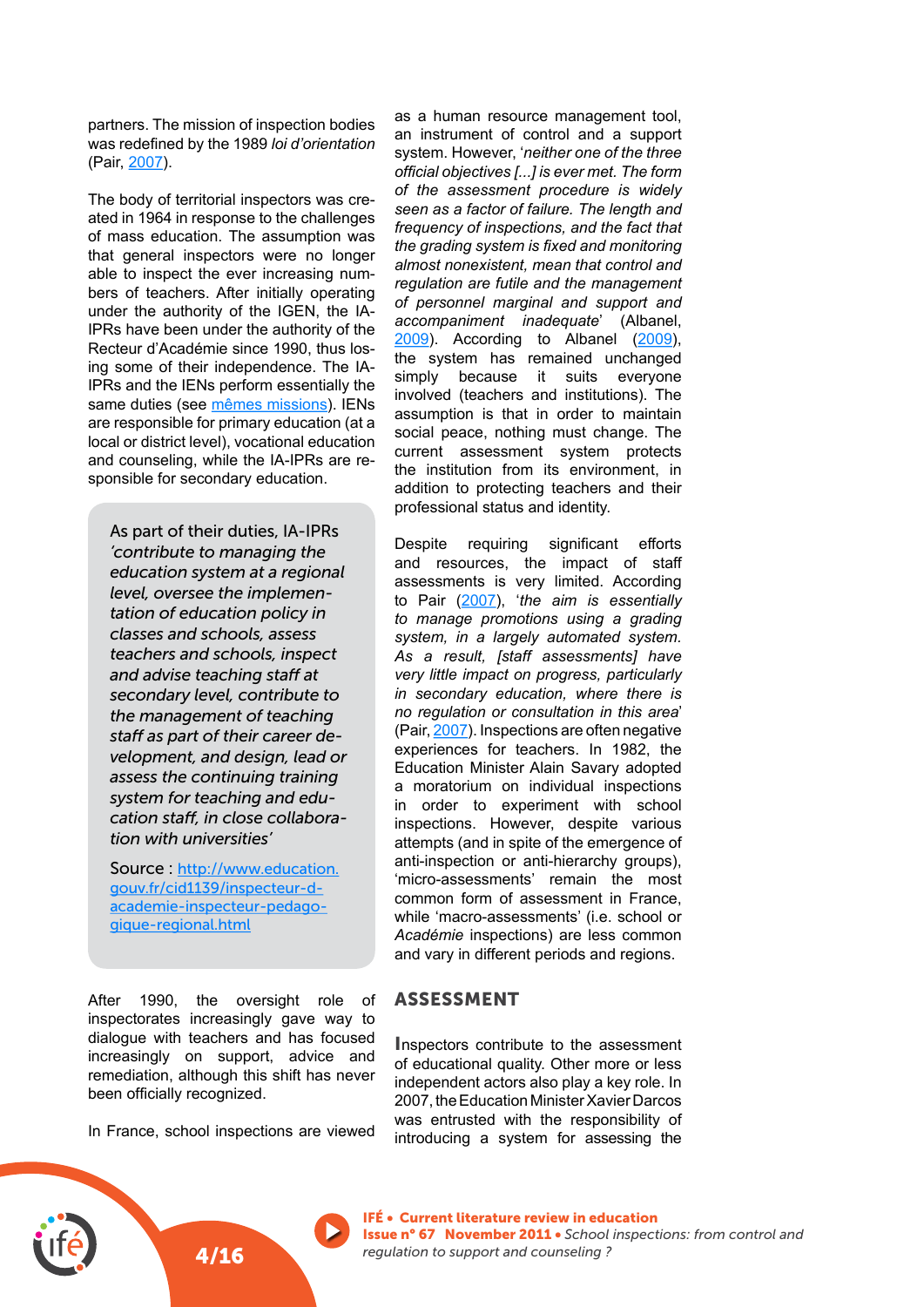educational system based around 'four components: systematic assessments of students of all ages [...]; regular assessments of teachers based on student progress and results, rather than teaching methods [...]; in-depth assessments of schools, made available to all families; and finally regular and independent assessments of the education system as a whole' (Pons. 2010). The aim is to assess teachers based on student results rather than their teaching and learning practices. The implementation of the LOLF (Loi Organique Relative aux Lois de Finance) in 2001 signaled the 'birth of a new regulation system based on the results of national and local education policies' (Merlin, 2008).

With its 'science of quantified findings'. the DEP(P) (Direction de l'Evaluation et de la Prospective) began to prevail over the IGEN in 1992, providing detailed statistics and reports. However, are these studies assessments or assessment tools? According to Thélot (in charge of the DEPP). the figures and statistics produced by the DEPP act as a mirror for teachers, enabling them to change and improve their practices (Mons & Pons, 2006). In 1997 (and under Education Minister Claude Allègre), the DEPP began to lose its influence, and assessments were increasingly externalized (or 'outsourced'), resulting in the creation of the HCEE in 2000, and, subsequently, the HCE in 2005. The HCE aims to promote the application of the common core of knowledge and skills, and also plays a role (albeit a limited one) in the assessment of the educational system.

Besides these statisticians, there are other 'latent' assessors, to quote the term used by Pons, such as academics contributing to the assessment of the system through research, the IEA (International Association for the Evaluation of Educational Achievement), the OECD (Rey, 2010; Rey, 2011) and, more recently, the Cour des Comptes. Some commentators (such as Etienne and Gauthier, 2004) have argued that assessment is a major weakness of the French education system and that it has a limited impact outside senior management staff. It is also important to note that unlike in many other countries, the assessment of educational quality is not designed for the

users of schools (i.e. students, parents, etc.) (Etienne and Gauthier, 2004).

According to Pons, France is one of the countries where assessment has been most heavily institutionalized. External assessments have always been highly limited in time and space (consider the experiments carried out by the Académie de Lille between 1990 and 1997 or the three assessment waves in 100 schools between 1989 and 1991). However, these experiments have never been implemented on a wide scale. The term 'assessment' is often used to show that reforms are being implemented despite the fact that there is no major impact on the education system (Pons, 2011). While Pons expressed doubts about France. Costa and Pires (2011) arqued that France has shifted from an educating state to an evaluating state, a trend also found in most countries around the world, and most notably the United Kingdom (see part 2). Broadfoot (2000). reached similar conclusions in a study examining France and the UK. His study found that assessment is invariably a way of controlling education systems based on the concept of 'accountability' (results-based regulation) – a concept which, according to Buisson-Fenet and Pons, raises issues in France since it is heavily inspired from the Anglo-American model. The aim of these assessments is twofold: to obtain reliable information for assessment purposes and to ensure and demonstrate that public funds are being used wisely. In short, assessment is perceived as the 'essential mechanism for both controlling and improving the quality of the system at all levels' (Broadfoot, 2000).

Merlin (2008) called for the IGEN to be given a new role to involve it in the assessment process, recommending 'a redefinition of the general inspection service as a body of assessors performing systematic audits (...), [and] helping to design indicators and tables applicable at a local level (...) and at a national level'. The point is particularly important, according to Merlin, since the general inspection service is the only body with the capacity to carry out an assessment of what happens in schools or at a local level in communes. As yet, there is no 'local oversight<sup>'</sup> (Merlin, 2008).



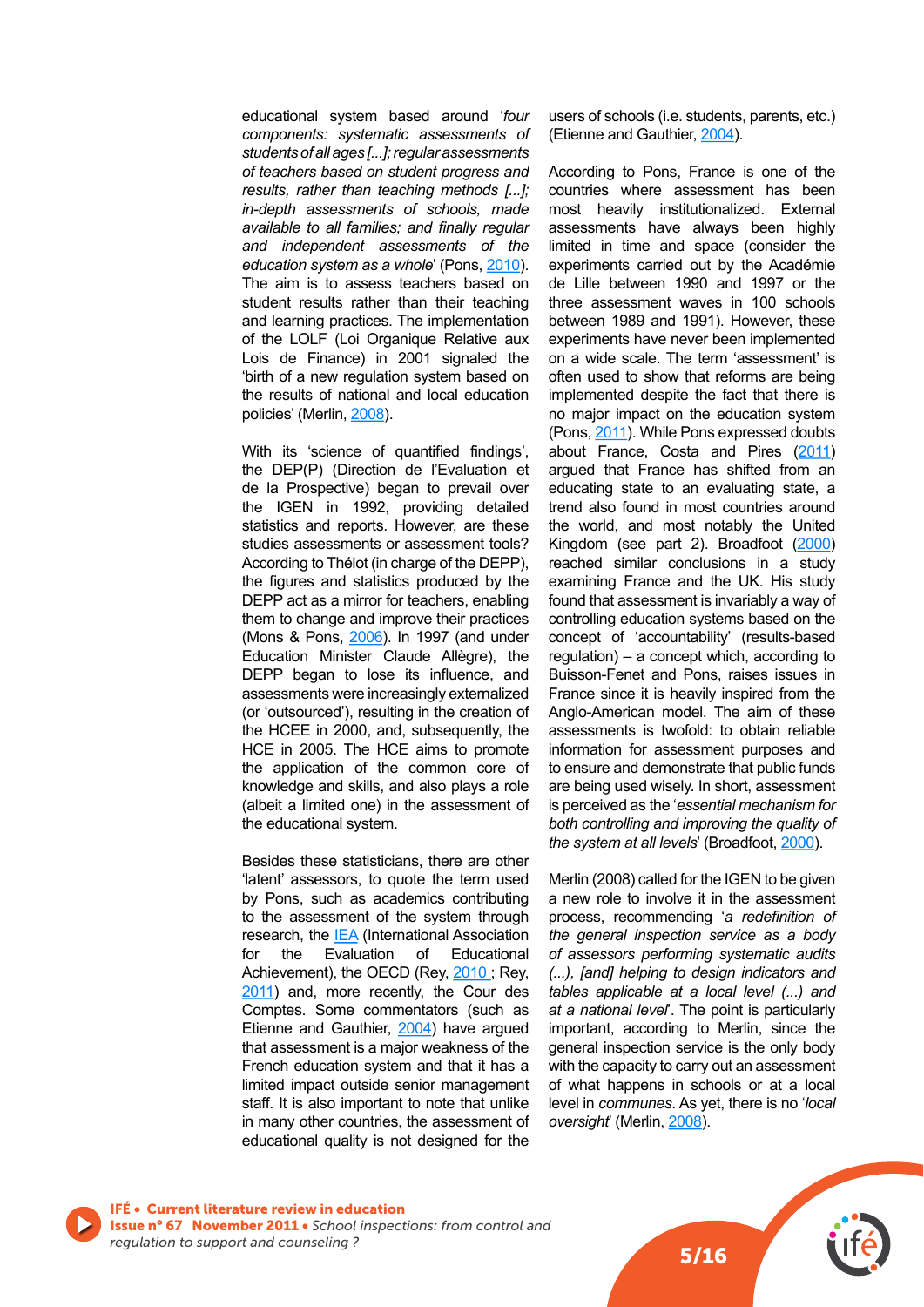#### **SOME EUROPEAN COMPARISONS**

The IA-IPR body is a relatively young service (1964) and, for many years, had no professional representation. It only acquired an official status following a decree in 1990, which also required it to set up its own trade union representation (based on an existing association of inspectors) (Albanel, 2009). However, the IA-IPR profession currently has no major independent representation, as can be seen at an international level, where the French inspectorate is not represented.

Another reason  $for$ this underrepresentation is the fact that the powers and prerogatives of inspectorates in other European countries have little in common with current practices in France (Mallet, 2008). However, since 2010, partnerships have been developed between the SICI and the ESEN (Ecole Supérieure de l'Education Nationale), responsible for training national leaders and managers.

### **CURRENT TRENDS**

### **SIMILAR TRENDS IN MOST EUROPEAN COUNTRIES...**

In the United States, student test results are the main indicator used to assess the quality of teaching (Ladd, 2011). By contrast, in Europe, the situation is less clear-cut. De Grauwe (2008) distinguished between four recent trends in European reforms:

- Reforms aimed at improving the effectiveness of inspections  $bv$ promoting greater local autonomy based on a more systematic monitoring and oversight system;
- Reforms aimed at promoting internal school assessments (selfassessments):
- Reforms aimed at redirecting the focus toward assessments of schools and the education system as a whole rather than individual teachers:

Recent trends throughout Europe have largely followed the lead of developments in England (New Public Management) and Scotland since the 1980s (resultsbased policy-making, decentralization, etc.). NPM practices were subsequently adopted in Spain and Portugal, and a later stage in Scandinavian countries, before eventually reaching Eastern European countries (Mallet, 2008 : Merlin, 2008 ; Mons, 2009). The French education system timidly began to adopt the NPM paradigm in 2003, although the strong centralizing and Jacobean tradition in France has limited the impact of new public management, which explains whv the changes have been slower, especially when compared to former communist countries.

An educating state • holds a monopoly over education and has a direct influence on the official curriculum and the creation of administrative bodies in charge of running. managing and controlling education (Buisson-Fenet & Pons, 2011). In France, the educating state model was at its height under the Third Republic and the Education Minister Jules Ferry. Today, the educating state model has given way to the evaluating state model in all countries. though to varying degrees. The influence of the educating state model began to decline in the 1980s as a result of a range of measures, including the development of school autonomy, decentralization, the rise of external assessments, the diversification of educational provision, the increasingly wide range of teacher assessment methods, and the emphasis on giving parents the right to choose their child's school.

'The state would lose its educating role to the benefit of other actors (families, independent schools, private funders, etc.) driven by the need to satisfy multiple interests' (Buisson-Fenet & Pons. 2011, p.9).

These are 'forms of regulation in which state organizations (departments and ministries, state administrations and bodies, government agencies, mandated organizations, etc.) intend to control as far as possible (we assume they are unable to do so) the structure, content and objectives of education based on a range of instruments (development of standards, education curricula, provision of management resources, etc)' (Buisson-Fenet & Pons.  $2011$ 



IFÉ • Current literature review in education **Issue n° 67 November 2011** • School inspections: from control and regulation to support and counseling?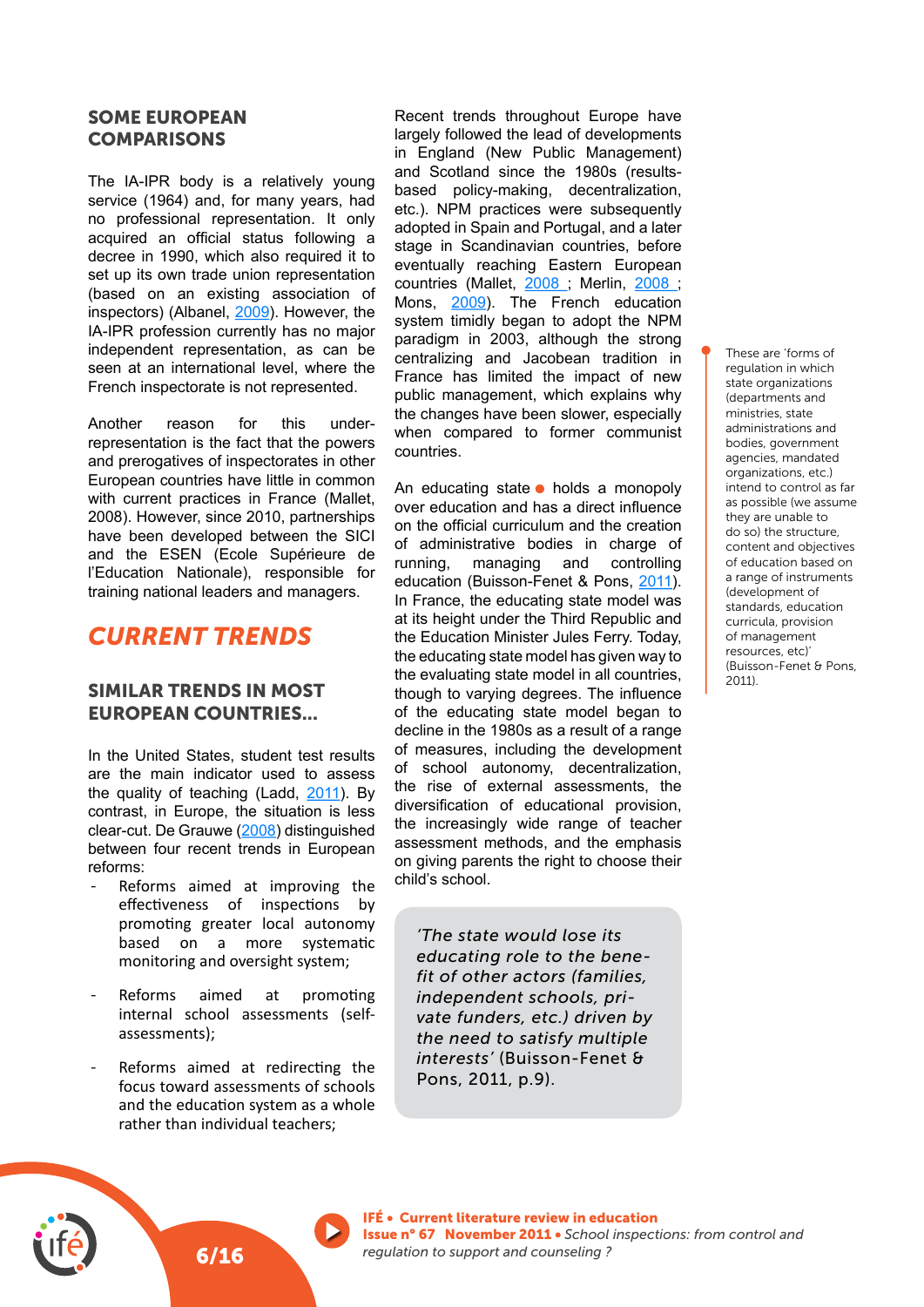Whether countries have general inspectors (under the authority of the Ministry of Education) or external assessors, the duties assigned to them invariably involve school inspections (and not teacher assessments on a subject-specific basis) carried out by external assessors (inspectors under the authority of the Ministry or external assessors), in conjunction with self-assessments. The prevailing assumption is that educational quality is primarily the responsibility of schools, which explains why schools have significant budgetary and pedagogical autonomy. The role of inspections is to ensure the quality of the service provided to users, in a system in which users (especially parents) have a say and can have access to assessment reports. In this sense, there is a degree of convergence in inspection policies, although not one 'based on the French model' (Mallet, 2008).

De Grauwe revisited the framework developed by Van Bruggen in 2000 listing the eight tasks of inspectors in different European countries (De Grauwe, 2008):

- Ensuring compliance with rules and regulations;
- Promoting innovations;
- Performing administrative duties;
- Advising teachers and headteachers;
- Assessing or developing national projects;
- Reporting to the Ministry, Parliament and the general public;
- Assessing individual schools;
- Advising the authorities.

According to the most recent report by the OECD, entitled 'Education at a Glance 2011', the global trend is the increasing empowerment (or responsibilization •) of schools, based on a range of mechanisms (OECD, 2011):

Performance: the focus is on school results, and not the implemented methods or processes. Assessments based on national tests and exams have become increasingly prevalent in recent years.

- Regulation: self-assessments by schools and external assessments inspectors and/or external (by assessors). The impact of these inspections relates in particular to the management of the school and teacher assessments. However. inspections have little impact on school finances and staff pay.
- The market: financial incentives (school vouchers, tax credits, etc.) are used to give parents the right to choose where to send their child to school. The budget 'follows' students when they change schools.

#### ...BUT ALSO DISPARITIES

Today, the major differences between national inspection systems are essentially linked to the degree of decentralization of the education system. Some countries have a highly centralized inspection service (England, New Zealand) primarily aimed at regulating schools, while others have a highly decentralized system (Chile) in which inspections are designed to provide support to struggling schools. According to De Grauwe (2008), many countries have not implemented any radical reforms of the inspection system, preferring instead to opt for more minor innovations. In France, one such innovation is the increased role of the IG in the assessment of educational policies. Finland stands out by virtue of having done away with external assessments in favor of exclusively internal assessments.

Buisson-Fenet & Pons (2011) compared France, England, Scotland and Switzerland, four countries with specific characteristics:

France remains a centralized state 'that has become more decentralized. though without supplementing this transfer of responsibility with new tools...'. Inspections remain highly unequal in time and space. France is 'a neo-corporatist state that delegates the design and implementation of public policies to the professional groups composing if:



'The term "responsibilization" (or empowerment") is used when those who have been assigned a power or authority are accountable for the actions they take by virtue of their power or authority' (OECD,  $2011$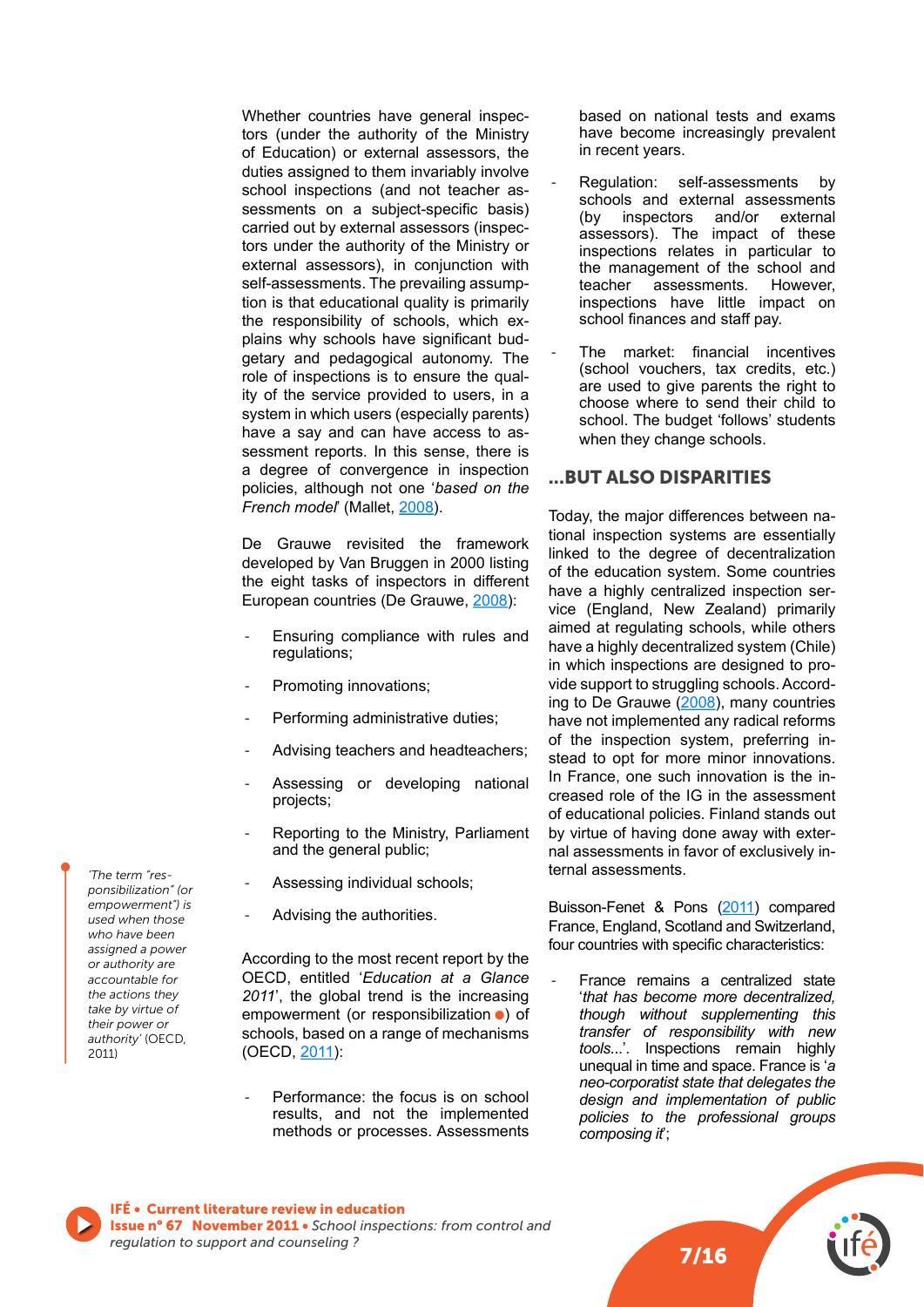- With its decentralized education system, the English education system is based on central regulation involving periodic and codified school (emerging assessments central educating state). School inspections are carried out on a regular basis and have a structuring power: the English model is an 'educating state responsible for ensuring the quality of the public education service and the effectiveness and coherence of the national education policy';
- Scotland leaves more room for selfassessment and dialogue. School inspections are highly formalized and headteachers are responsible for monitoring and assessing teachers;
- Since the 2000s, assessment has been the priority in Switzerland, a monitoring state or a minimal educating state.

### **ASSESSMENTS**

There are two main types of assessments: external assessments (also known as school inspections or full inspections) and self-assessments. Some countries use one or the other, although most countries use a combination of both methods.

Most countries have adopted external assessment methods. Examples include Portugal (Costa & Pires, 2011), Ireland (where an increasing emphasis is given to self-assessments), the Netherlands (where inspections are carried out on the basis of schools' capacity for innovation) and France.

Some countries (including Ireland, Scotland and Belgium) use self-assessments while combining them with external assessments. The significance of the link between the two types of assessment (selfassessments and external assessments) will be examined in greater detail below.

Not all countries have chosen to go down this road. For example, Denmark and Norway have no full inspection system. Likewise, Estonia opted to do away with full inspections on the grounds that they failed to yield the expected results. In the Danish

8/16

education system, a key role is given to local authorities (in a highly decentralized system) and schools. Local authorities (municipalities) are in charge of addressing issues encountered in public schools. Inspections only intervene in private schools in the event of a specific issue.

Inspection systems involve one or several external assessors (Eurydice 2004). In countries that use several external assessors, assessors may intervene in the same areas (examples include the United Kingdom, with Ofsted in England, Estyn in Wales and HMIE in Scotland, working alongside local authorities). However, assessors generally intervene in different areas. In countries with a single external assessor, assessments are generally carried out by school inspectors. except in Belgium. Germany. Greece and Luxemburg.

When several assessment methods are used. it always corresponds to a 'situation in which evaluation of the various kinds of school activity is relatively compartementalised' (Eurydice, 2004). Inspectors generally assess teaching and some aspects of school management. while other bodies are responsible for monitoring more specific areas (financial management, safety, archives, etc.). In French school assessments, the IA-IPR and the IEN assess school projects (not to be confused with assessments carried out when teachers are inspected), while the 'academic' authorities (rectors and inspectors) assess headteachers and the full range of activities carried out in schools. The regional Cour des Comptes is responsible for assessing the use of capital and operating resources.

### **SCHOOL INSPECTIONS: A MAJOR TREND**

School inspections have become standard practice in the vast majority of countries. Inspections involve external inspections carried out by inspectors operating to a greater or lesser extent under the authority of the Ministry of Education or by external assessors.



IFÉ • Current literature review in education **Issue n° 67 November 2011** • School inspections: from control and regulation to support and counseling?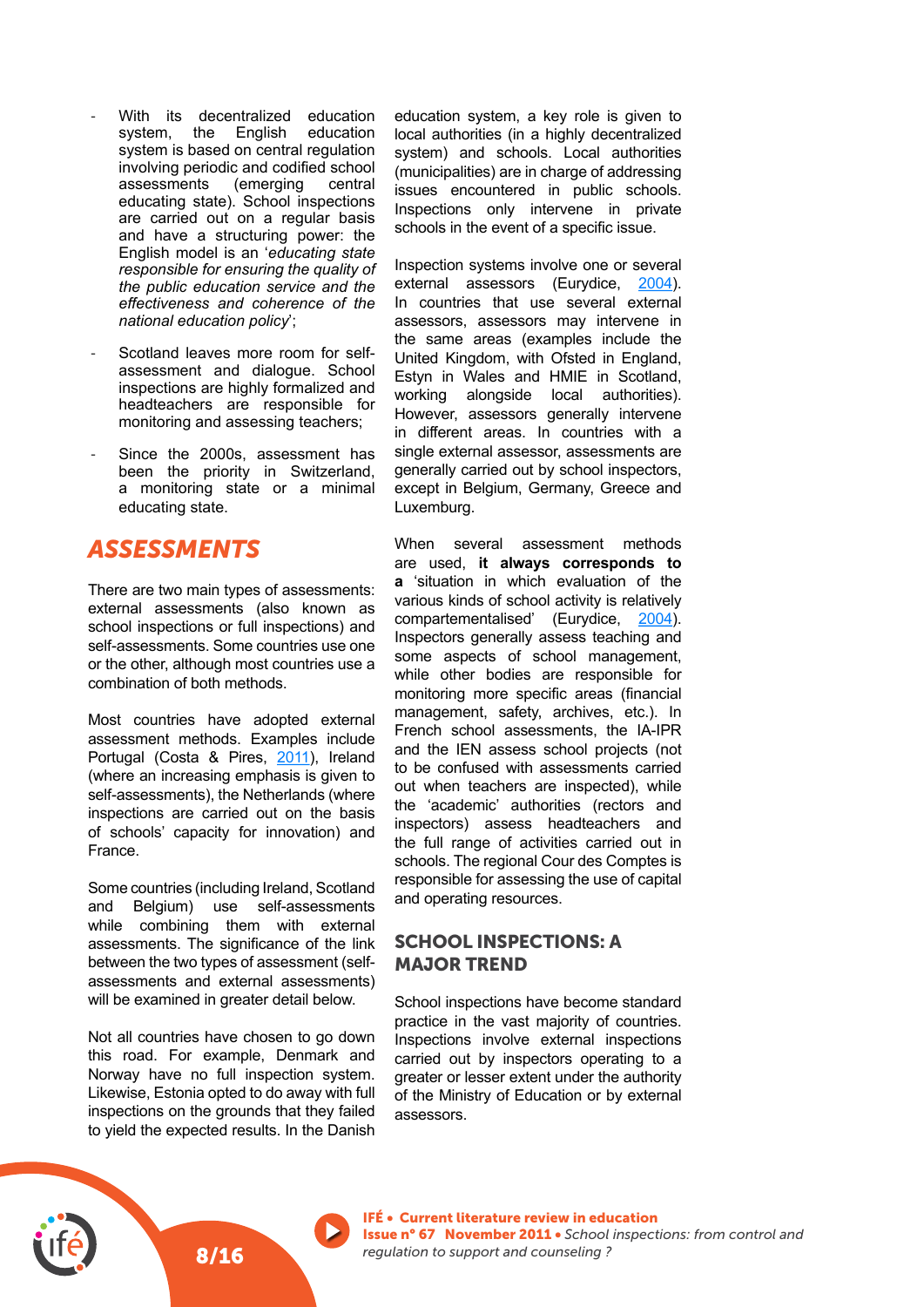A distinction can be drawn between two generations of inspectorates. The first generation began carrying out school inspections between 1991 and 1998. When they completed their inspections, they raised the question as to whether they should use the same method again, as in England (Ofsted), Northern Ireland, the Netherlands, Flanders. Wales. Portugal, the Republic of Ireland and the Czech Republic.

The second generation benefited from the experience of the first generation and started carrying out full inspections in 2003. Countries in this group include Sweden, Norway, Slovakia, Spain, Germany, Estonia, German-Speaking Switzerland and France.

A school inspection is generally conducted as follows (Van Bruggen, 2010):

- Inspectors visit a school to get a general idea of existing practices and to assess the school's results:
- The inspection is then carried out in small groups:
- The inspection lasts between 2 and 5 days according to the size of the school.

Before the inspection, the inspectors analyze the available data (projects, timetables, self-assessment reports, results, etc), before carrying out lesson observations and assessing other areas of learning or focusing on staff meetings or student work (among other things).

The assessment report indicates whether the school has quality issues. The methods used to support schools vary from one country to another. While some refrain from making recommendations (to avoid overstepping their role), others may encourage (or even request) schools to implement specific remedial measures. There may also be financial sanctions if no remedial action is taken. A second inspection is often carried out several months after the first inspection to ensure that appropriate remedial measures have been implemented. The frequency of inspections generally varies between three and six vears.

School inspections generate full inspection reports that can serve two purposes.

Inspection reports may be designed to improve the quality of education ('stimulating function') or to ensure that the school manages its duties and responsibilities efficiently ('accountability function'). Van Bruggen distinguished between two types of governance presiding over full inspections:

- The government is responsible for the educational system and the quality of education in all schools across the national territory. This responsibility can be shared with local authorities. In a decentralized system, school inspections are not governed by the state but managed at a local level. sometimes with the involvement of parents:
- The government wants the best possible schools (for example, the Netherlands) and publishes examples of good practices. Inspectors analyze and identify problems, but provide no recommendations. This system requires close links between the authorities and the various actors supporting teachers (training. development of tools, etc.).

Van Bruggen listed a number of conditions that need to be met in order for full inspections to be effective:

- Inspectorates must have access to all schools and all data;
- A standardized national framework defining educational quality is required;
- Assessment reports must be clear and concise (with references to the strengths and weaknesses of schools);
- The findings must be addressed and followed up by effective action. According to Van Bruggen, it may be appropriate to impose sanctions on staff or financial sanctions.

School inspections can promote change if, in addition to the four conditions noted above, all stakeholders are willing to play their part - i.e. the school, external partners, the local authorities, parents and the government. Progress is dependent on the relationships between these partners.

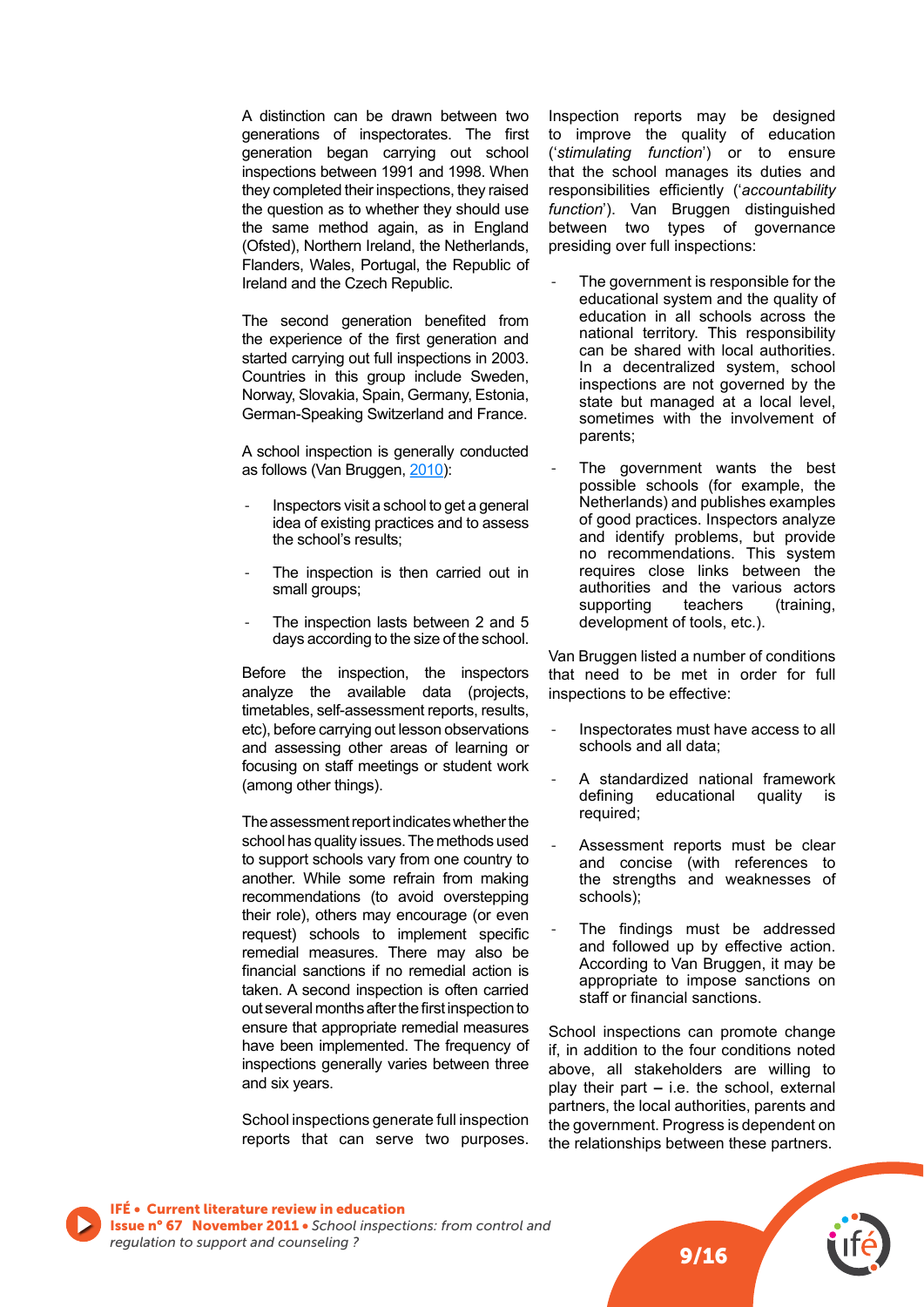### **OTHER TYPES OF INSPECTIONS**

A full inspection requires a significant amount of time and resources and involves many people. If schools need to be inspected on a regular and frequent basis (the ideal being every three to four years), inspectorates will inevitably be overstretched. This is why other types of inspections have been introduced, including self-assessments, risk-based inspections, and theme-based inspections.

In the literature on school inspections. the general view is that individual inspections remain marginal. In most systems, teachers are not assessed on an individual basis. For example, individual teacher assessments are never carried out in Denmark, Sweden, Iceland, Norway, Spain, Italy or Romania. When teachers are assessed, the assessment is made by internal bodies (such as the headteacher) and is independent of internal assessments, as is the case in the Flemish Region of Belgium, Luxemburg, Austria, Lithuania and Hungary. In some countries, teachers are assessed by the headteacher and an external assessor. Examples include French and Germanspeaking Belgium, Greece, Malta, and France (Costa & Pires, 2011).

#### Self-assessments or internal assessments

Since the 1990s, internal assessments, traditionally carried out by headteachers or senior management, have included other key actors (teachers, administrators, students, parents, local community members, etc.). Internal assessments are compulsory in most countries and are carried out by the governing board (or conseil d'administration in French secondary education), specifically created groups, or assemblies of teachers (conseil des maîtres in French primary education) (Eurydice, 2004).

Self-assessments raise a number of issues. In order for them to be effective. schools need to develop a culture of self-assessment. Self-assessment requires training professionals and defining guidelines. How can the relevance and utility of a self-assessment be quaranteed? Does a school have the capacity to see what may be wrong? While they recognize that self-assessment can help to improve the performance of schools, some experts have expressed doubts about the role that inspectorates can perform in this process (Costa and Pires, 2011).

Self-assessments are often used alongside full inspections. Some inspectorates require that self-assessments be carried out before the inspectors visit the school and use the results of the self-assessment as a quide. In some cases, the fact of making self-assessments compulsory has resulted in more restricted full inspections according to the results of the self-assessment (Czech Republic, Northern Ireland, the Netherlands, Portugal, Scotland, Wales). In some countries, self-assessments are used as an indicator of good school management (Flanders, Spain, Ireland, England, Sweden, Slovakia, Estonia and some German Länder).

Ryan & Telfer (2011) distinguished between two types of self-assessment: self-assessments that are externally imposed based on predefined criteria (selfevaluation) and self-assessments carried out by members of the team who defined the criteria (self-assessment). The second option appears to be more effective for improving the quality of education from a results-based perspective (accountability, translated into French as 'reddition de comptes' by Dumay, 2009) (Ryan & Telfer,  $2011$ ).

#### Self-assessment and external assessment: the winning combination?

A consensus has emerged on the combining importance of external assessments with internal assessments. However, the reality of school inspections varies widely in different countries. The Eurydice report (2004) found that external and internal assessments are sometimes completely independent of one another (as is the case in eight countries) or



IFÉ . Current literature review in education **Issue nº 67 November 2011 .** School inspections: from control and regulation to support and counseling?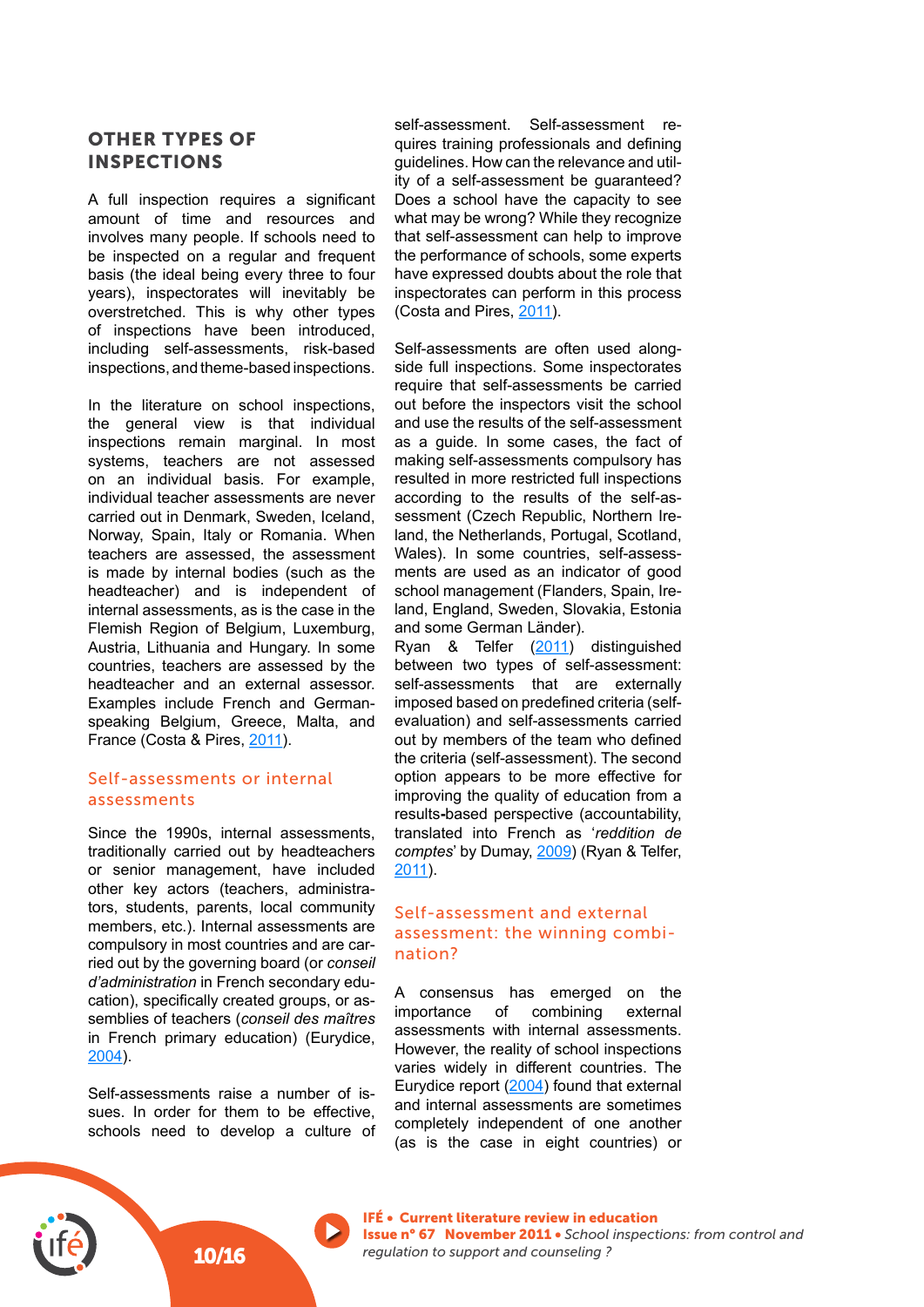interdependent (as is the case in 16 of the countries examined in the study). Most countries (10. including France) use internal assessments to conduct external assessments. In four countries, internal and external assessments feed into each other, while in two countries, external assessments are used to guide and oversee internal assessments.

In Switzerland, self-assessments, though encouraged, must be supplemented by external assessments offering an independent and impartial perspective to facilitate change (Claude & Rhyn, 2008).

#### **Risk-based inspections**

A risk-based inspection can be defined as an inspection carried out in critical situations. The Netherlands has gone the furthest down this route.

The aim of risk-based inspections is to determine the degree of risk that the expected level of quality will not be reached. based on a range of criteria (which may vary). A risk analysis is performed every vear and takes into account the results and the environment of the school, in addition to reported problems, complaints, and other issues. If the school is found to perform as expected based on predefined criteria, it is not considered to be at risk. However, if the school fails to perform as expected, it is said to be 'at risk' (although there are different levels of failure) and a full inspection is put in motion in order to remedy the situation. In the Netherlands, many schools are not subject to full inspections, although all schools undergo regular thematic or random inspections. The law stipulates that every school must be inspected every four or five years. The term 'proportionate inspection' is also used to refer to inspections carried out on an irregular basis according to school performance levels.

Risk-based inspections, which allow for a more flexible approach, are found in some regions of Spain and in Portugal, Flanders and the Netherlands, and to a lesser extent in Scotland, Wales and some regions of Germany.

Some countries have been reluctant to

adopt this type of inspection since the effect is to overlook full inspections aimed at ensuring quality. However, the increasing workload of inspectors often means that other systems need to be considered (Van Bruggen, 2010).

#### **INTERVAL BETWEEN INSPECTIONS**

According to Van Bruggen, the optimal interval between two inspections is 3 to 4 years. In the case of full inspections, it is difficult to inspect the same school without significantly increasing the workload of inspectors. Therefore, different types of inspection are generally carried out: a full inspection, followed by a thematic inspection, a risk-based inspection, or inspections aimed at assessing the state of education at a national level based on representative samples. The alternate use of different inspection methods serves to ensure that every school is inspected regularly.

In short, the point is not to conduct school inspections every year so much as to combine different types of inspections. The combined use of different inspection methods allows for close, regular monitoring and helps to ensure the quality of secondary education.

### **THE IMPACT OF INSPECTIONS**

#### **VERY LIMITED IMPACT**

School inspections have changed significantly over the last twenty years as a result of their lack of effectiveness. What is the current state of affairs after two decades of change? Based on recent research, the positive impact of inspections on the quality of education has yet to be clearly demonstrated. While there has been no evidence of a negative impact, a number of conditions must be met to ensure that inspections have a positive impact. The results of a study conducted in Dutch primary schools showed that inspections have very little impact on student results (Luginbuhl et al., 2009).



IFÉ • Current literature review in education Issue n° 67 November 2011 . School inspections: from control and regulation to support and counseling?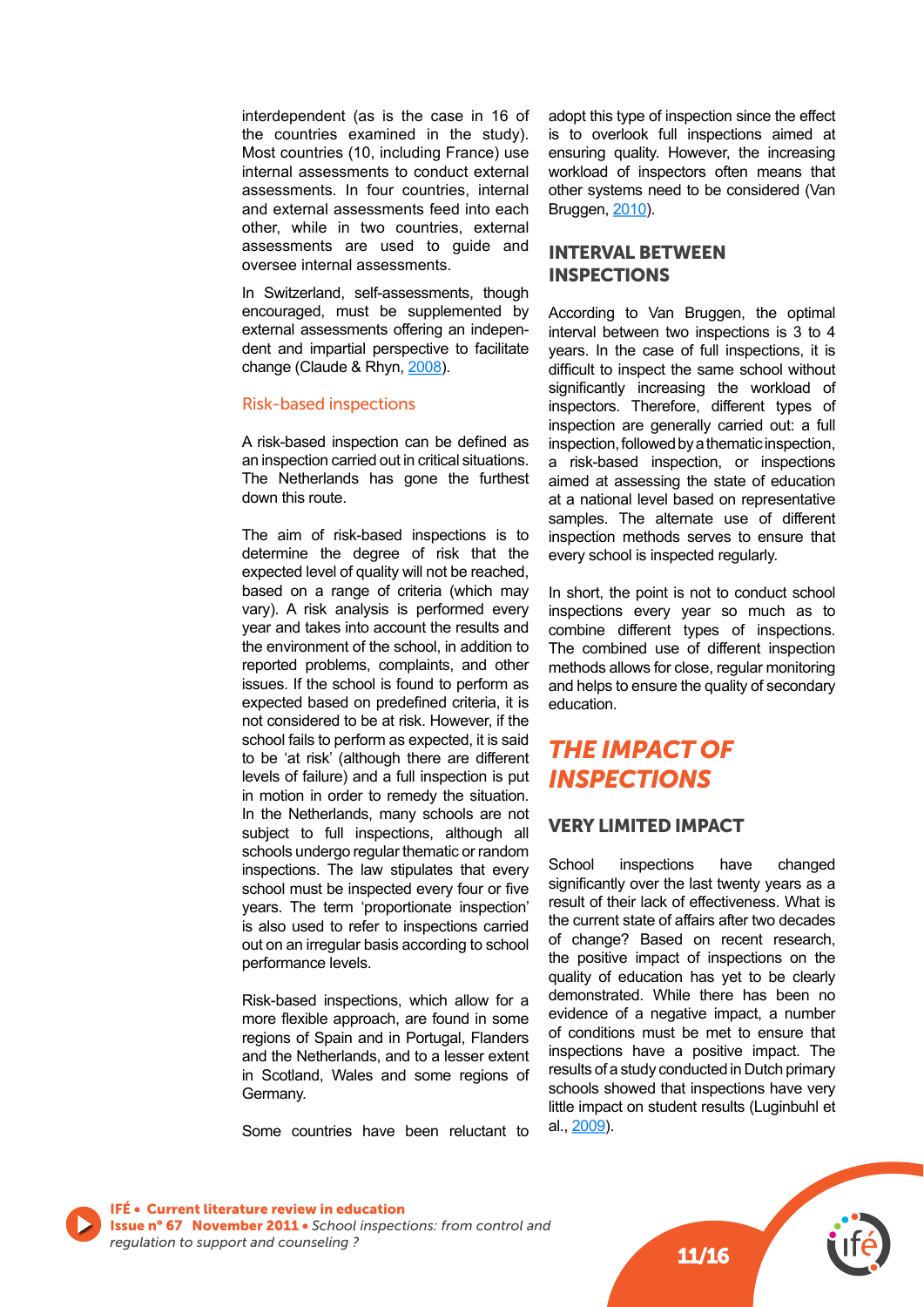A larger study carried out in several countries (de Wolf & Janssens, 2007) vielded similar results. The study found that teachers and headteachers generally have a positive view of inspections, and that there is evidence of changes in attitude following inspections. However, there appears to be no positive impact on student success, with some cases of a decline in performance. Research also indicates that in some countries. the publication of school performance indicators has had little impact on the choice of school.

However, inspections have been shown to have various side effects (falsification of reality, fraud, cramming, stress, etc.) that can impede innovation and pedagogical diversity (de Wolf and Janssens, 2007).

#### **CONDITIONS REQUIRED FOR INSPECTIONS TO HAVE A POSITIVE IMPACT**

According to Van Bruggen, improvement is the result of the combined effect of several factors. The implication is that inspections are only a part of the equation, in addition to continuing training, leadership, the support of local authorities, self-assessment, etc. This is consistent with the findings of the IGAENR report (Cuisinier & Berthé, 2005). which emphasized the effect of 'school policy' on the improvement of results (the report also highlighted the impact of the socio-economic environment).

One of the conditions for a successful inspection is the quality of the inspection report, but also the school's response to the report. Therefore, the quality of the inspection procedure will depend on the relationship between the inspection. management, external partners and the education authorities (local and other). In order for an assessment to be effective, the assessed entity must be receptive to the findings and the assessor needs to listen to the assessed entity (Faubert, 2009).

The report must be clear and concise and must identify the strengths and weaknesses of the assessed entity. The findings must be clearly explained and quidelines must be provided, after which the inspectorate will need to monitor the situation (Ehren & Visscher, 2008).

'Inspecting schools without follow-up and monitoring activities is probably not very effective'. (Ehren & Visscher, 2008)

The ideal frequency of inspections appears to be between three and four years, which does not exclude smaller or more targeted inspections in the meantime.

A consensus has emerged on the need to extend inspections to other actors (partners, associations, parents, local environment, etc.). Other types of assessment may also be carried out, including visits from peers and associations of partners.

The Flemish case is a promising example of an effective inspection system. Every school is inspected over the course of a day. A risk assessment is carried out, and if the school is deemed to be at risk, an indepth inspection is carried out. If the risk is relatively low, two or three issues are selected and another inspection is carried out several months later.

Although the prevailing trend is not toward individual inspections, according to Van Bruggen it is important not to overlook the issue of teachers identified as poor or unsatisfactory, in order for inspections to tackle head-on the problem of struggling teachers. This would mean allowing inspectors to make individual judgments about teachers and headteachers, not unlike what happens in Ireland and Wales (including in the case of whole school inspections).

In any case, the evidence suggests that support and counseling (for example through further training) are required to ensure that assessments are taken into account and reflected upon by all involved parties.



IFÉ • Current literature review in education **Issue n° 67 November 2011** • School inspections: from control and regulation to support and counseling?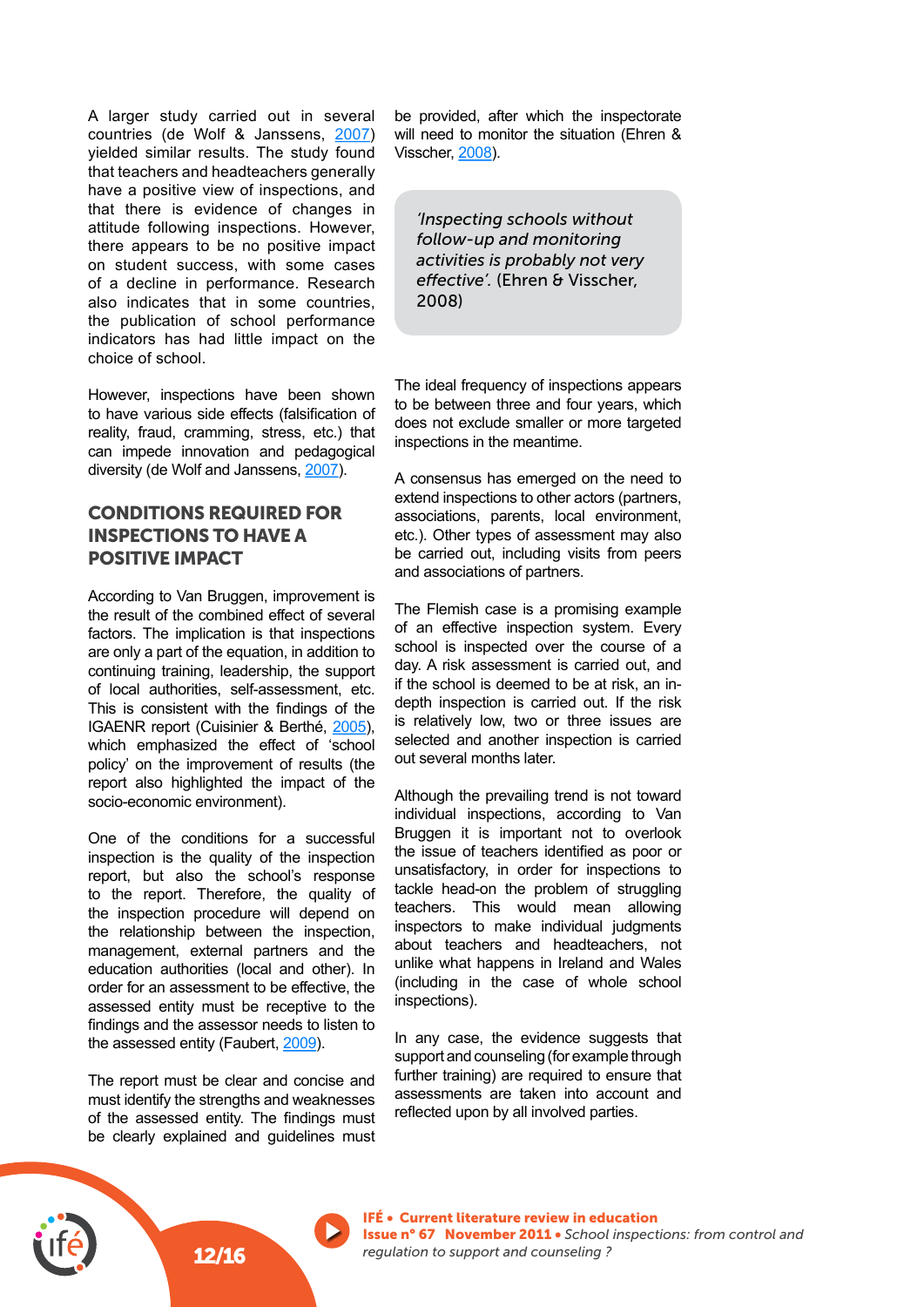# **BIBLIOGRAPHY**

Links refer to our collaborative bibliography.

- · Albanel Xavier (2009). Le travail d'évaluation : L'inspection dans l'enseignement secondaire. Toulouse : Octares Editions
- Bottin Yves (2004). Connaître et reconnaître les inspecteurs de l'éducation nationale. Paris : Ministère de l'éducation nationale
- Broadfoot Patricia (2000). « Un nouveau mode de réquiation dans un système décentralisé : l'Etat évaluateur ». Revue française de pédagogie, vol. 130, n° 1, p. 43-55.
- Buisson-Fenet Hélène & Pons Xavier (2011). Les pratiques d'évaluation externe des établissements scolaires en France, au Royaume-Uni et en Suisse : Vers des figures de l'État éducateur contemporain en Europe. Créteil : Largotec.
- Claude Armand & Rhyn Heinz (2008). Evaluation et qualité de l'école. Berne : CDIP.
- Costa Estela & Pires Ana Márcia (2011). « The role of the European inspections in the European educational space-echoes from Portugal regarding the assessment of schools ». Research in Higher Education Journal, n° 13. p. 1-10.
- Cuisinier Jean-Francois & Berthé Thierry (2005). Synthèse nationale des visites d'E.P.L.E. effectuées en 2004-2005 : Une analyse des facteurs de la performance scolaire. Paris: Ministère de l'Education Nationale, de l'Enseignement Supérieur et de la Recherche.  $n^{\circ}$  2005-105.
- De Grauwe Anton (2006). L'Etat et l'inspection scolaire : Analyse des relations et modèles d'action. Thèse. Paris : Institut d'Etudes Politiques de Paris.
- De Grauwe Anton (2008). « Inspection scolaire ». In van Zanten Agnès (dir), Dictionnaire de l'éducation. Paris : Presses Universitaires de France - PUF
- de Wolf Inge F. & Janssens Frans J. G. (2007). « Effects and side effects of inspections and accountability in education : An overview of empirical studies ». Oxford Review of Education, vol. 33, n° 3, p. 379.
- Dumay Xavier (2009). « Evaluation et accompagnement des établissements en Europe : Diversité et mécanismes d'hybridation ». Les cahiers de recherche en éducation et formation,  $n^{\circ}$  76.
- Ehren M. C. M. & Visscher A. J. (2008). « The relationships between school inspections, school characteristics and school improvement ». British Journal of Educational Studies, vol. 56, n° 2, p. 205-227.
- OFSTED (2009). Twelve outstanding secondary schools - Excelling against the odds. Londres: OFSTED.
- Etienne Jean & Gauthier Roger-François (2004). L'évaluation des collège et des lycées en France : Bilan critique et perspectives en 2004. Paris : Ministère de l'Education Nationale, de l'Enseignement Supérieur et de la Recherche, n° 2004-118.
- Eurydice (2004). Evaluation of Schools providing Compulsory Education. Bruxelles: Commission européenne.
- Faubert Violaine (2009). School Evaluation: Current Practices in OECD Countries and a Literature Review, OCDE, n° 42.
- Hassani Mohammad (2007). Régulation interne des établissements scolaires : Les chefs d'établissement et la régulation des activités des enseignants. Thèse. Dijon : Université de Bourgoane.
- Ladd Helen F. (2011). « Education Inspectorate Systems in New Zealand and the Netherlands ». Education Finance and Policy, vol. 5. n° 3. p. 378-392.
- Luginbuhl Rob, Webbink Dinand & de Wolf Inge (2009). « Do Inspections Improve Primary School Performance? ». Educational Eva*luation and Policy Analysis, vol. 31, n° 3, p.* 221-237.

IFÉ . Current literature review in education Issue nº 67 November 2011 . School inspections: from control and regulation to support and counseling?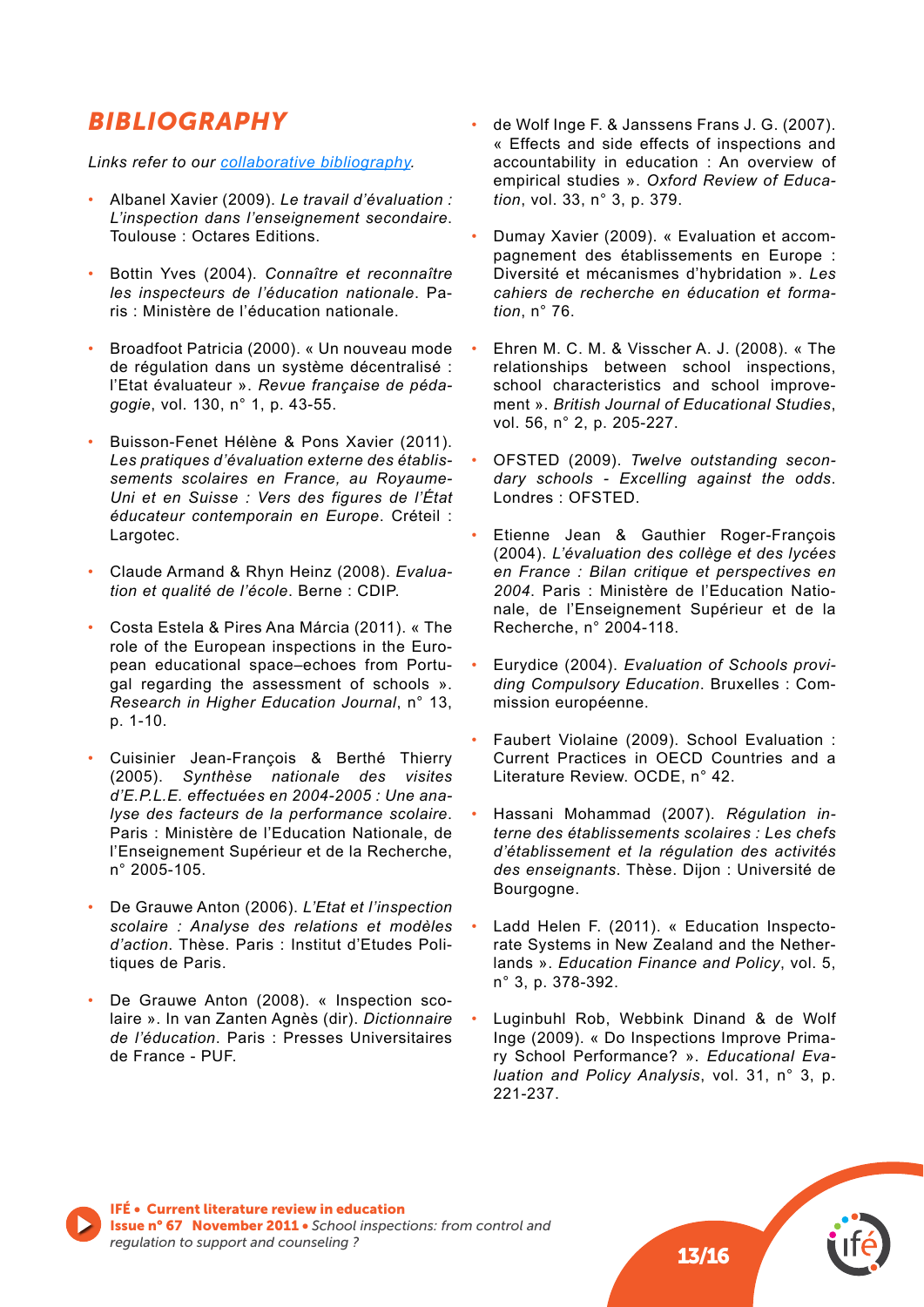- Mallet Françoise (2008). « La France et l'Europe - Retour d'Edimbourg ... ». L'inspection générale à l'heure des changements, n° 5, p.  $20 - 25$ .
- Merlin Christian (2008). « Réforme de l'État et mutation de l'inspection générale de l'Éducation nationale ». L'inspection générale à l'heure des changements,  $n^{\circ}$  5, p. 4-14.
- Meuret Denis (2007). Gouverner l'école : Une comparaison France / Etats-Unis. Paris : Presses Universitaires de France - PUF.
- Mons Nathalie (2009). « Effets théoriques et réels des politiques d'évaluation standardisée ». Revue française de pédagogie, n° 169, p. 99-138.
- Mons Nathalie & Pons Xavier (2006). Les standards en éducation dans le monde francophone : Une analyse comparative. Neuchâtel : IRDP éditeur.
- OCDE (2011). « Regards sur l'éducation 2011 : les indicateurs de l'OCDE ».
- OFSTED (2011). Framework for the inspection of maintained schools in England from September 2009. Manchester: OFSTED.
- OFSTED (2009). Twelve outstanding secondary schools - Excelling against the odds. Londres: **OFSTED**
- Pair Claude (2007). « Points forts et points faibles de l'évaluation de l'école en France ». In Derouet Jean-Louis & Normand Romuald (dir). L'Europe de l'éducation : entre management et politique. Lyon: INRP.
- Pelletier Guy (2009). La gouvernance en éducation : Réquiation et encadrement dans les politiques éducatives. Bruxelles : De Boeck.
- Pons Xavier (2010). Évaluer l'action éducative. Paris : Presses Universitaires de France - PUF
- Pons Xavier (2011). L'évaluation des politiques éducatives. Paris : Presses Universitaires de France - PUF

14/16

- Rey Olivier (2010). « Use of external assessments and the impact on education systems ». In Stoney Sheila M. (dir.). Beyond Lisbon 2010: Perspectives from Research and Development for Education Policy in Europe. Slough: NFER.
- Rey Olivier (2011). « PISA : Ce que l'on en sait, ce que l'on en fait ». Dossier d'actualité Veille et Analyses, n° 66, p. 18.
- Rocquet Jean-Pol (2005). L'inspection pédagogique aux risques de l'évaluation. Paris : Editions L'Harmattan.
- Ryan Thomas G. & Telfer Leslie (2011). « A review of (elementary) school self-assessment processes: Ontario and beyond ». International Electronic Journal of Elementary Education. vol. 3, n° 3, p. 171-191.
- Standaert Roger (2001). Inspectorates of education in Europe : A critical analysis. Leuven : ACCO.
- van Bruggen Johan C. (2010). « The role of school inspection in ensuring quality in education: Past, present and future ». In Stoney Sheila M. (dir.). Beyond Lisbon 2010 : perspectives from research and development for education policy in Europe. Slough: NFER.
- van Zanten Agnès (2004). Les politiques de l'éducation. Paris : Presses Universitaires de France - PUF.
- van Zanten Agnès (2008). « Régulation et rôle de la connaissance dans le champ éducatif en France : Du monopole à l'externalisation de l'expertise ? ». Sociologie et sociétés, vol. 40, n° 1. p. 69-92.

IFÉ • Current literature review in education **Issue n° 67 November 2011** • School inspections: from control and regulation to support and counseling?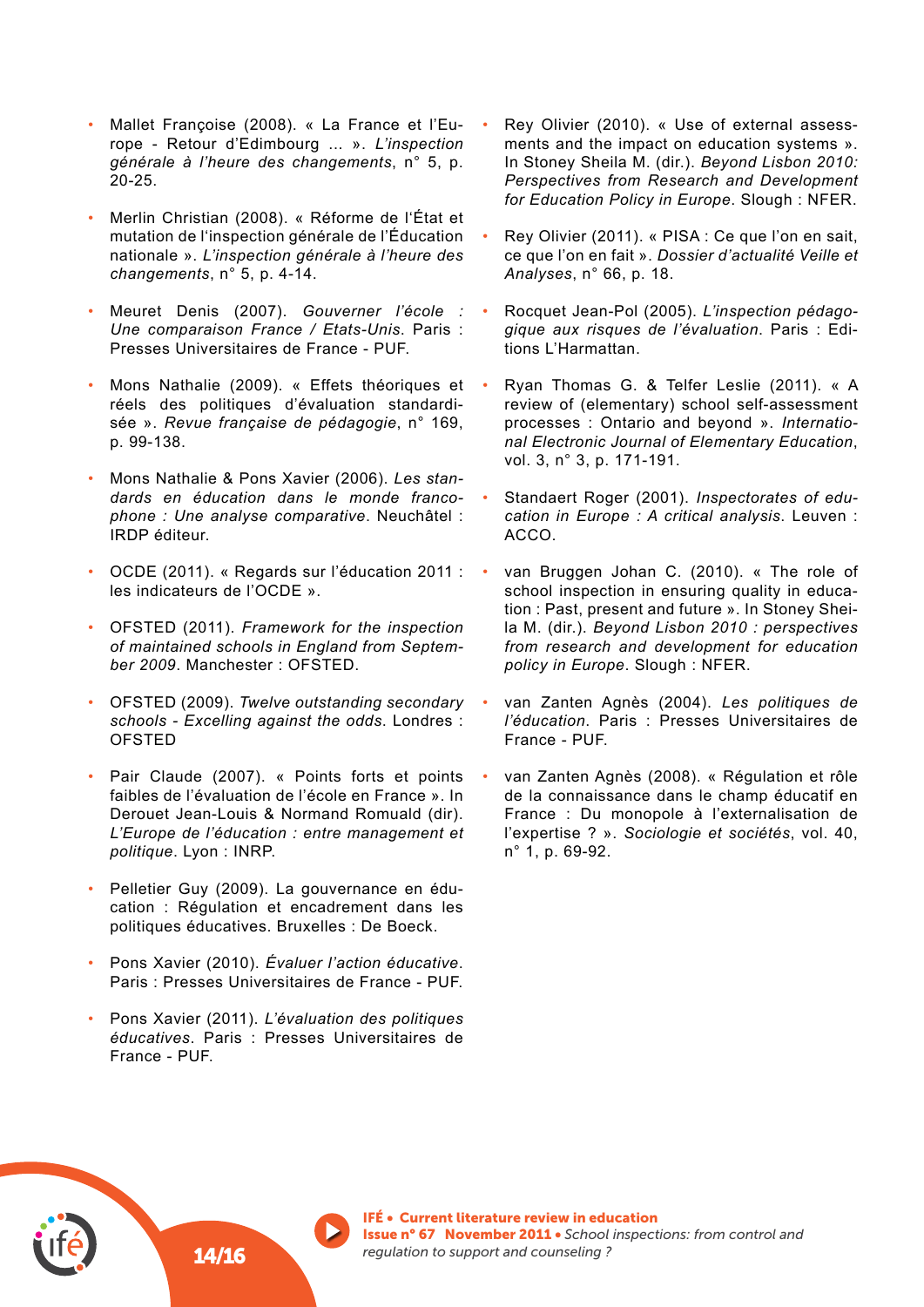